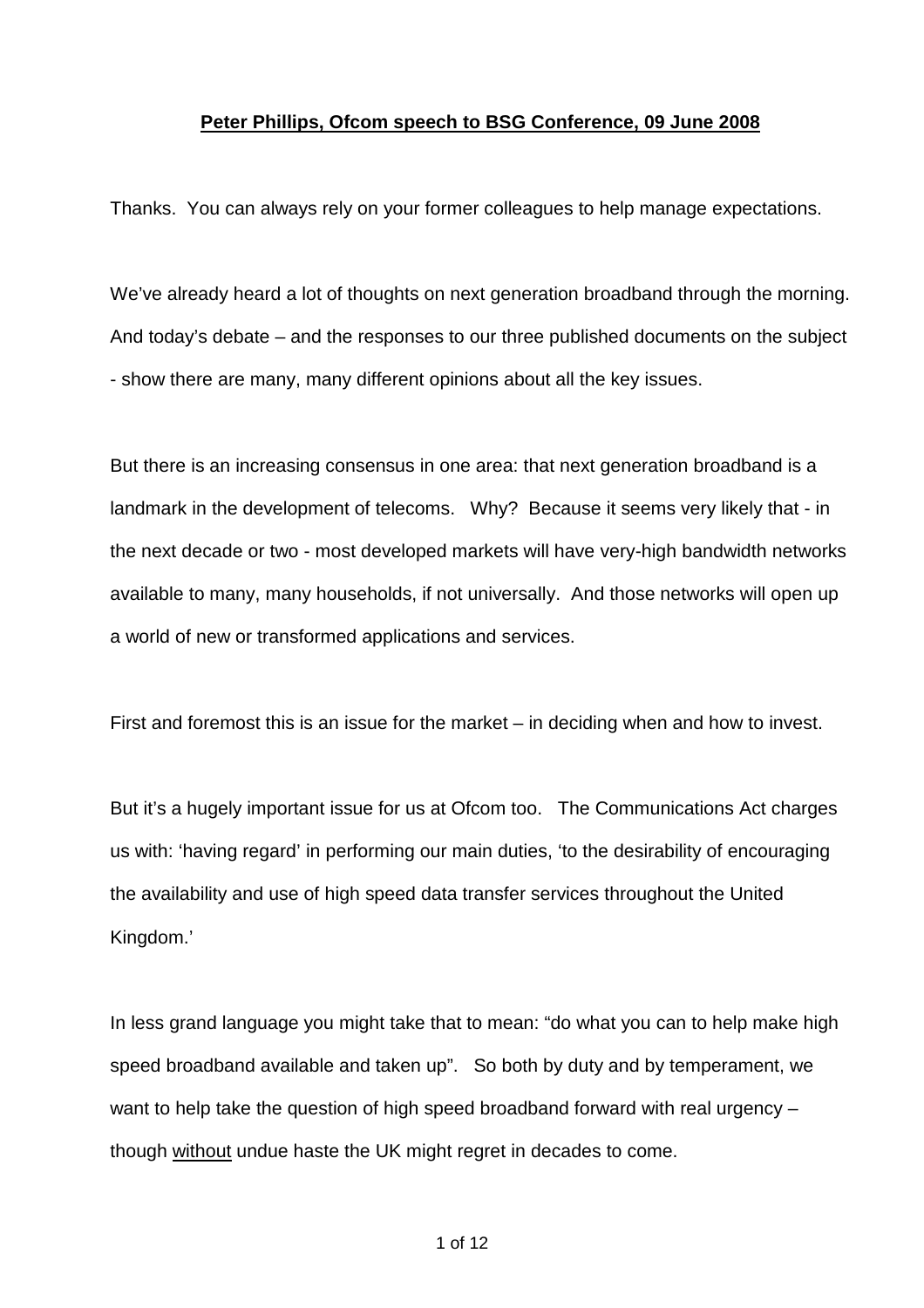In doing so, we will need to balance the needs of innovation, investment, competition and the consumer, to all of whom we owe a statutory duty.

Regulation is going to be a critical part of this story, just as it was with today's broadband.

A vibrant and competitive UK broadband industry has emerged in just three years.

- Basic broadband is now available to more than 99% of the UK population.
- About 60% of households subscribe to a broadband package.
- More than 70% of UK homes have a choice of 4 or more telecoms operators.
- Speeds have more than doubled in the last 18 months and are now ten times what they were only four years ago.
- The divide between broadband take-up in rural areas and in urban areas has closed, though rural speeds are still slower.
- We've even got to the point where, in some areas, we can step back and remove regulation for broadband services

This success depended crucially on implementing three regulatory principles:

- Equivalence ensuring that BT's competitors have access to exactly the same wholesale products and processes as BT retail operations
- Contestability ensuring possibilities for investment by a whole range of operators
- Innovation maximising the potential communications providers have to innovate and differentiate themselves

As we set out in last Autumn's consultation, these principles are just as relevant when thinking about next generation access.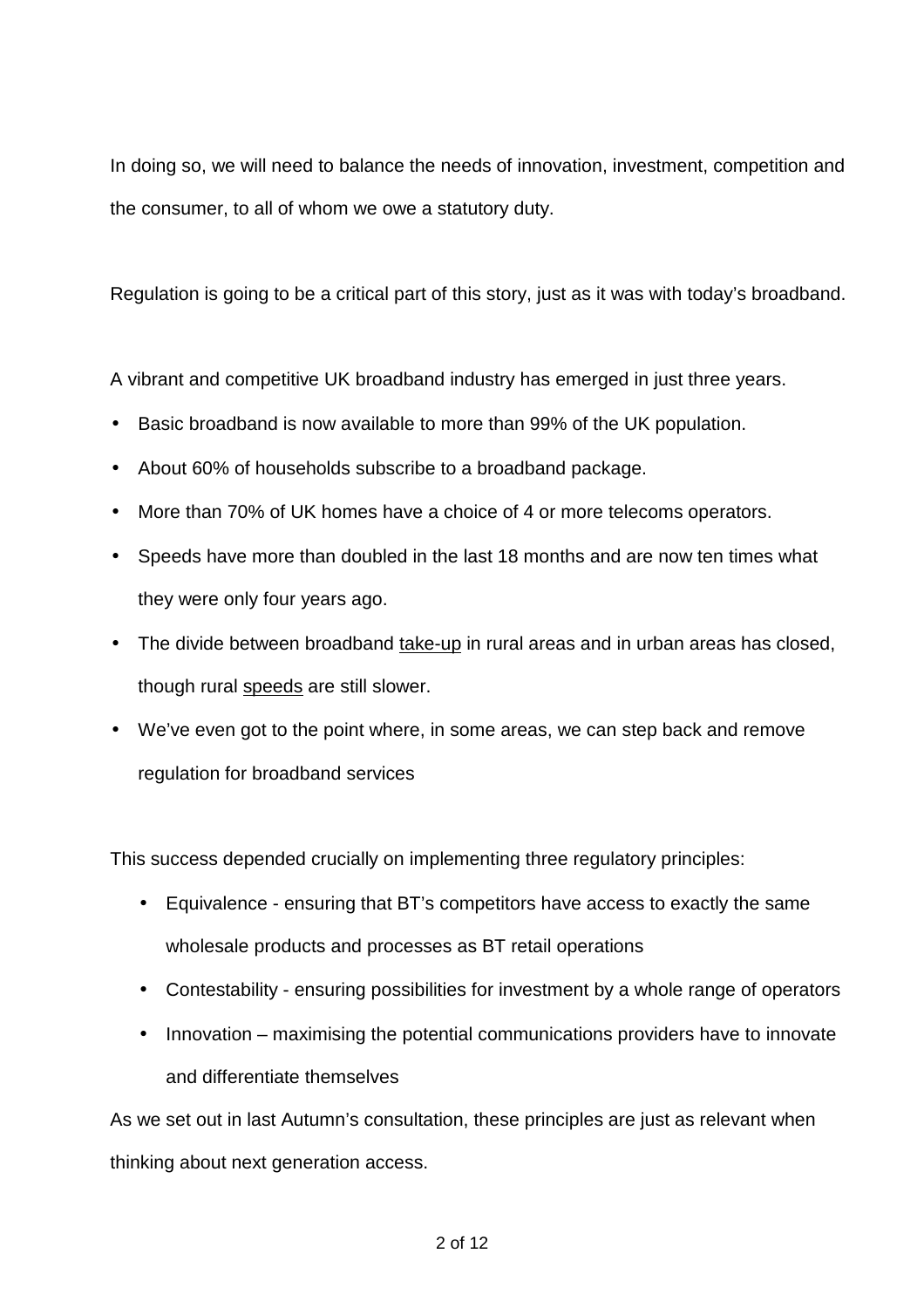As we have heard this morning, next generation access is gaining pace in a number of countries: it's a reality in Japan and Korea and in some big American cities. It's also being rolled out in a number of European urban areas.

Listening to this morning's session, you could be forgiven for thinking that nothing was happening in the UK at all. Things are moving in the UK, too.

Virgin Media has announced it will make 50Mbps connections available across its cable footprint – almost 50% of UK households – starting later on this year. BT has plans to use fibre to new build homes and businesses. And H20 will be laying fibre through sewers, starting in Bournemouth. Other cities, including Northampton and Dundee, may follow this model.

That's all encouraging. But given the potential importance of this issue to the UK as a whole, everyone - including Ofcom - must continue to look for positive ways to advance the debate.

The research that the BSG has published today is a very welcome contribution in achieving just that. We'll want to review it in detail and take our own view – as no doubt the Government will. Personally I agree with the BSG that there are likely to be substantial private benefits which will drive the market to invest. But we need to keep a watchful eye to make sure there are no barriers to this happening.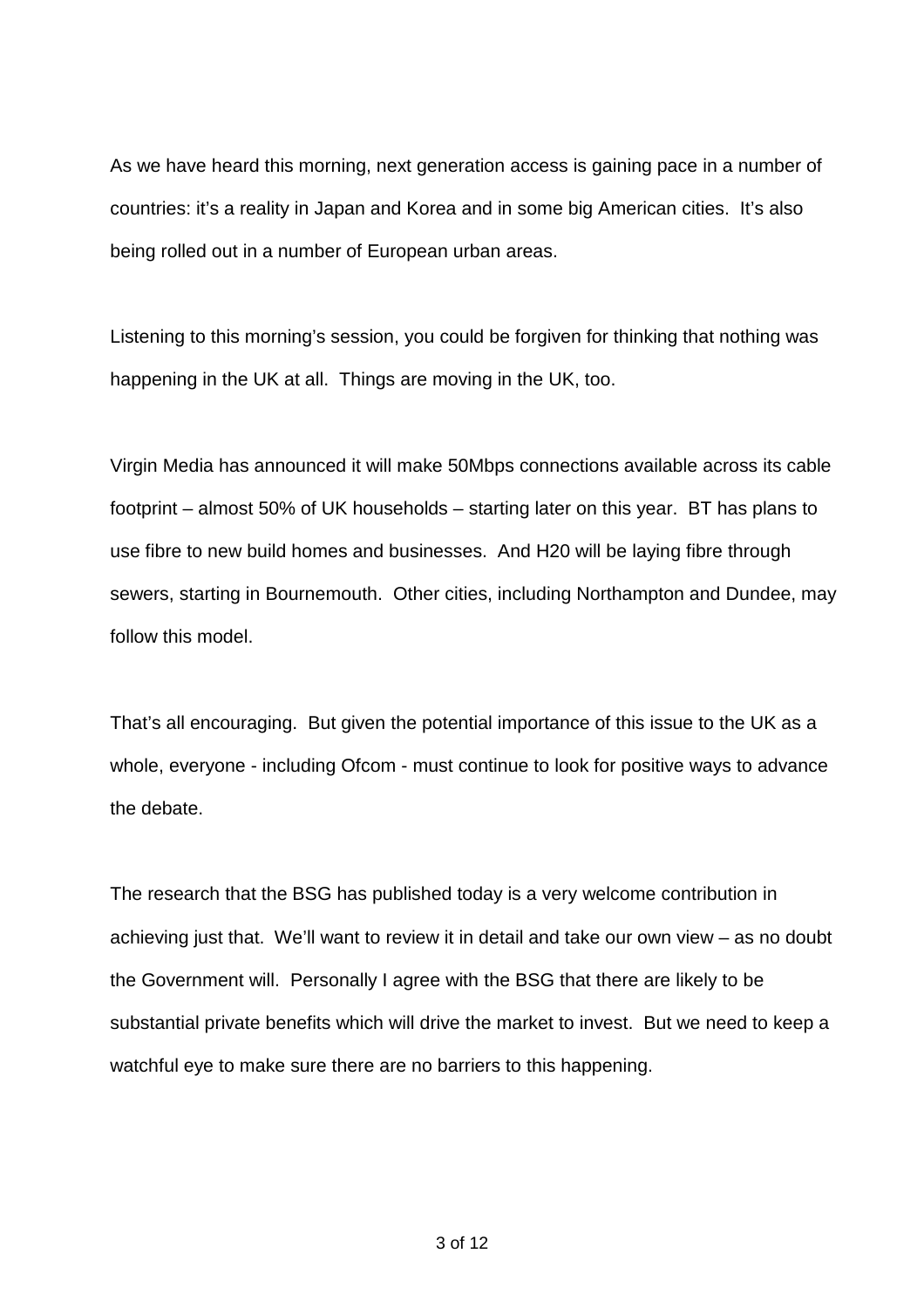High speed broadband looks likely to be an important element of the UK's future infrastructure. But there's still significant uncertainty. The BSG report highlights the uncertainty about what public value it might deliver. But there are other uncertainties too. What technology should be used? What level of demand might we see over time? What will the regulatory environment be?

We will act to reduce any areas of uncertainty we can influence. Our goal is to provide an effective, solid and predictable regulatory framework for consumers, business customers and suppliers.

I want to share with you this afternoon five elements which will shape that regulatory framework:

- First, a technology neutral approach
- Second, encouraging efficient investment
- Third, promoting competition
- Fourth, a broad view of telecoms networks which is not just about access
- And fifth, clarity about managing the transition.

Let me take the first of these.

There are a lot of technologies for next generation access: different flavours of fibre to the home, fibre to the cabinet, cable. Wireless too has a strong role to play. The growth of mobile broadband shows that different technologies are already serving different market segments.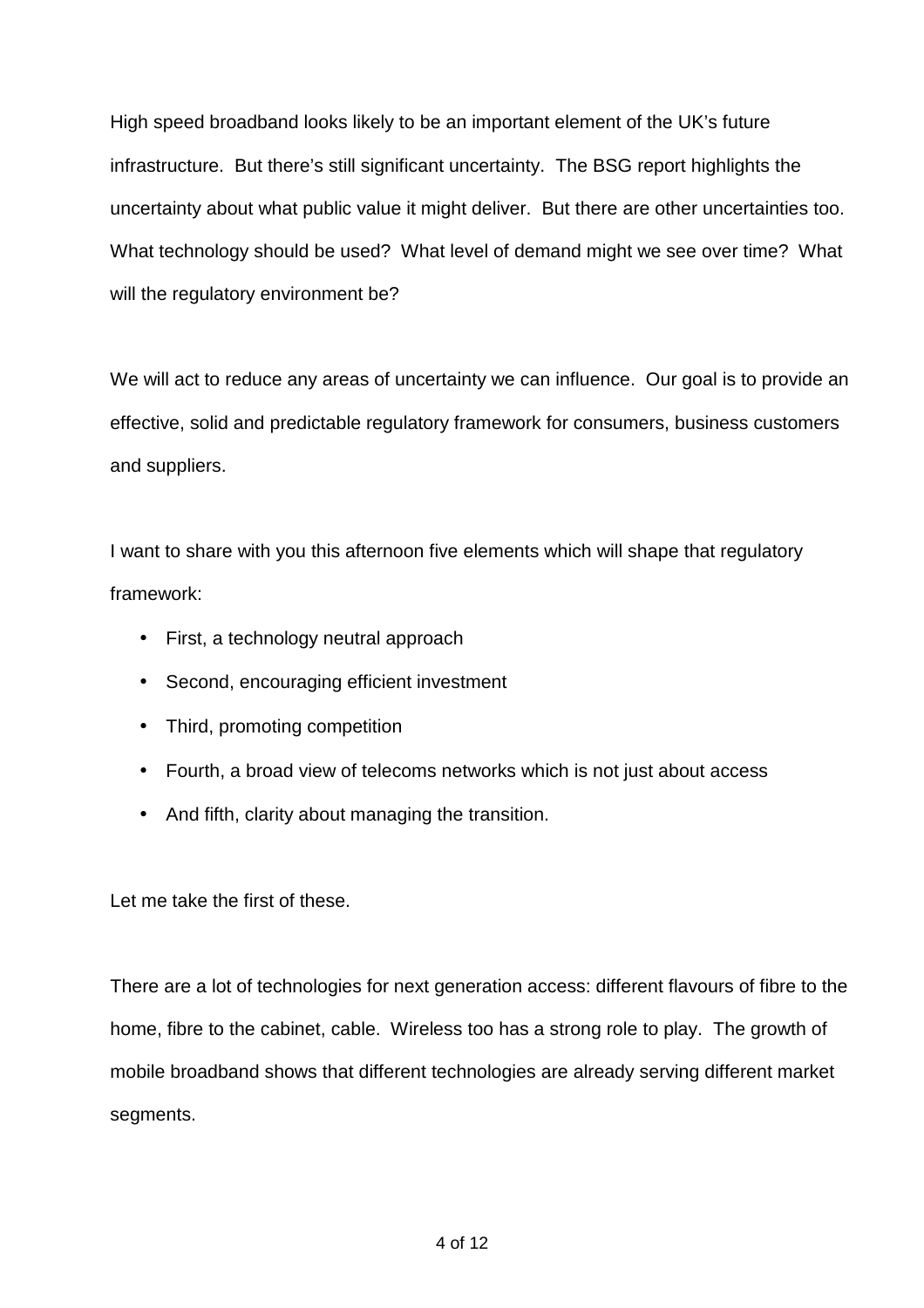Each technology has its pros and cons. Fibre to the home is well suited to new developments or blocks of flats, but can be expensive in other circumstances. Fibre to the cabinet is cheaper but offers lower speeds. Wireless gives mobility but suffers from inherent contention.

No single technology looks likely to win out everywhere - or for every need. That's why we don't think the regulator should select one technology against another. Not being technology neutral risks distorting efficient investment decisions which the market would otherwise take.

To assess the second of my points – encouraging efficient investment – we need to consider the specifics of the UK market. We've previously set out a number of differences in the investment case in the UK versus other markets.

The presence of a well-established pay TV market in the UK, for example, may affect the perceived opportunities for operators to charge premiums for IPTV services. In other countries that's often been the main source of revenue to pay for faster broadband.

More generally, demand and willingness to pay remains uncertain. To make a clear case for investment, the industry may need to find new commercial models. Commentators have talked about many different options – charging for capacity or quality of service, new products and services, targeted advertising. As the debate before lunch suggested, much of this is still contentious.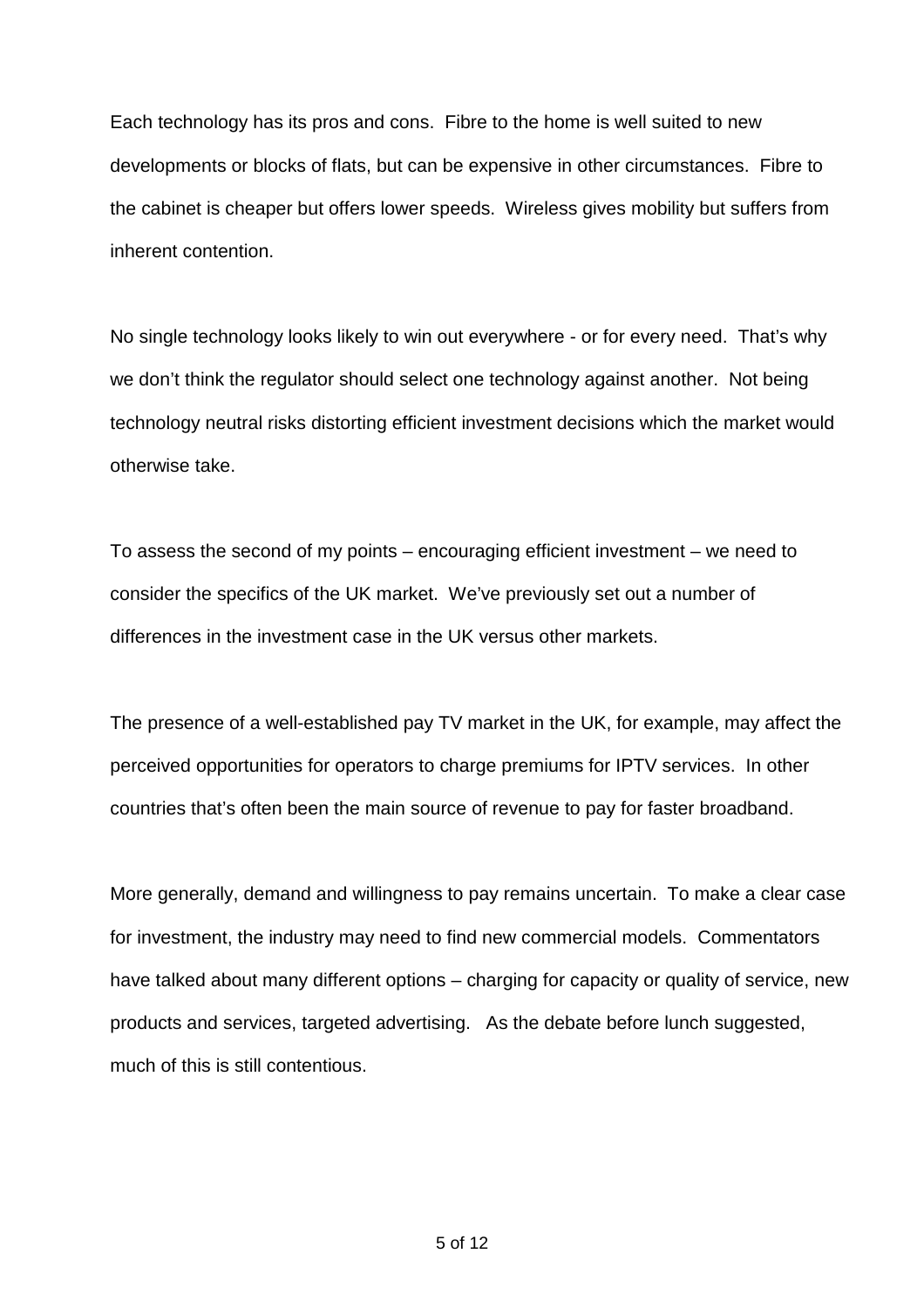But while the market searches for attractive business models, we want to understand whether we need to help improve the investment case. So we're asking questions like:

- Are there regulatory barriers to industry enhancing revenues? We aren't aware of any, but we want to hear your views
- Is existing regulation getting in the way of a transition away from current broadband, and the possible cost savings which might follow?
- Does our approach to regulated pricing reflect the real risks? We proposed an approach to this issue last year and received positive feedback, but it's important to keep checking whether things have moved on.

Until the market has started to invest, it's difficult to talk with precision about the digital divide in Next Generation Access. There is likely to be a need for public investment to get universal coverage if indeed that is what we as a society decide that is what we want. But think about current broadband. Everyone thought that the market reach would be 60 in households but it in fact has reached more than 90% so early intervention could have been damaging.

The third element of our framework is promoting competition as well as investment. Of course, there may be some element of short term trade off between promoting competition and promoting investment. We need to understand the needs of investors while continuing to protect consumers and promote competition. But we should all remember that before the current generation of broadband was competitive, it wasn't very successful – either in investment levels or for consumers. When it became competitive, the picture for both changed out of all recognition.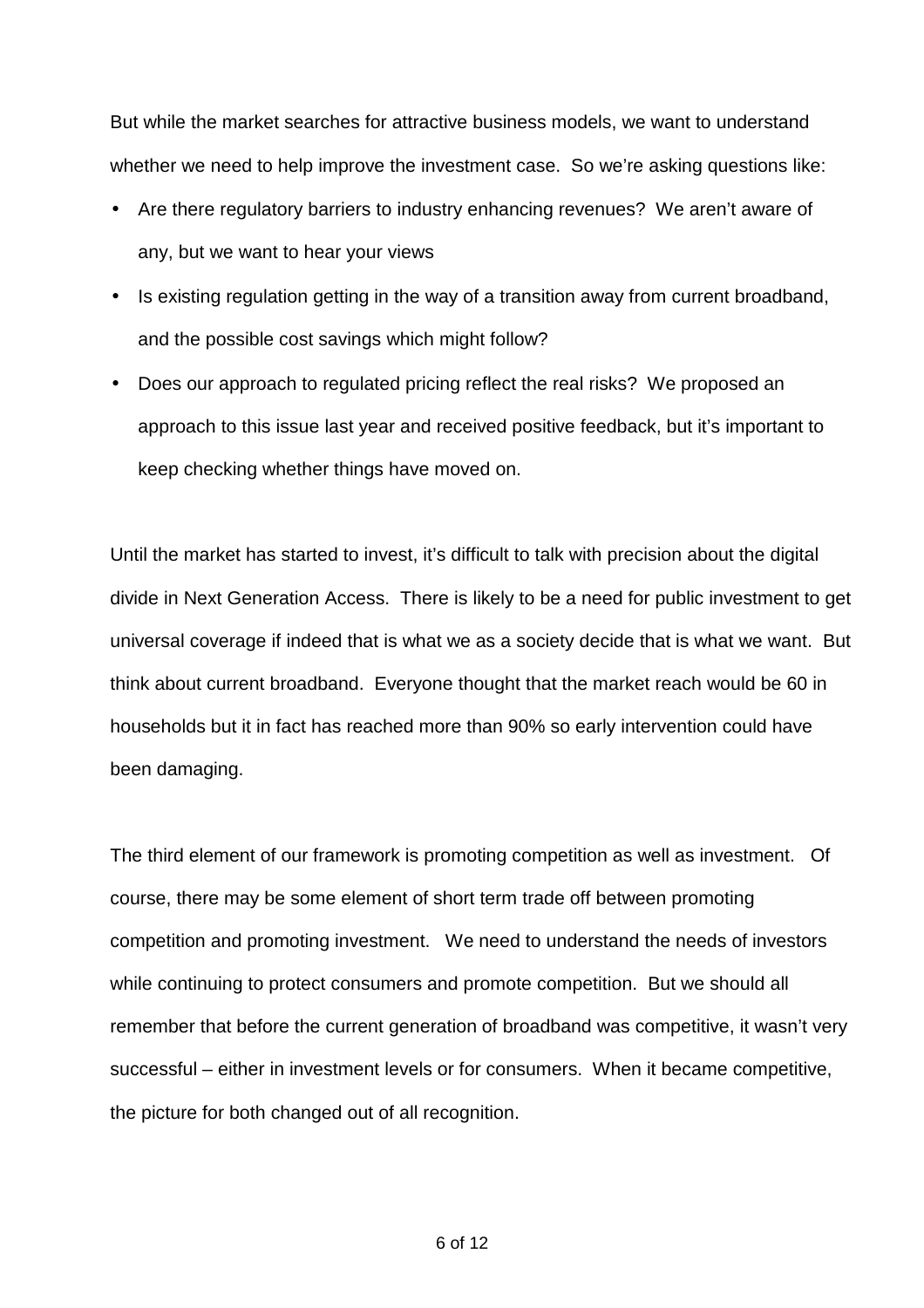Some people have suggested that separating Openreach within BT has promoted competition but slowed down investment in new networks. I don't see any evidence of functional separation holding-up investment. The experience of other sectors shows that co-ordination problems can be dealt with. And we're ensuring the right balance of returns between access network operators and service providers.

We think there are ways to achieve both investment and competition. As we've seen in France, Holland and Denmark, competition drives timely investment, as well as consumer benefits like choice, innovation, and lower prices. And our work on BT's fibre to the home trials in Ebbsfleet - and our recent consultation on deploying fibre more generally to new housing - both aim to do just that.

In today's broadband, we've seen the benefits of competing based on infrastructure. Local loop unbundling has allowed different players to decide when they invest, and allowed them to innovate and differentiate themselves.

Infrastructure competition has a lot of attractions in a next generation broadband world too. How it might work differs according to the technology which is being rolled out.

So with fibre to the cabinet, infrastructure competition might depend on unbundling at the cabinet rather than the exchange.

With fibre to the home, civil works account for some 70% of the total cost of deployment. Reducing these costs could reduce barriers to entry. So infrastructure based competition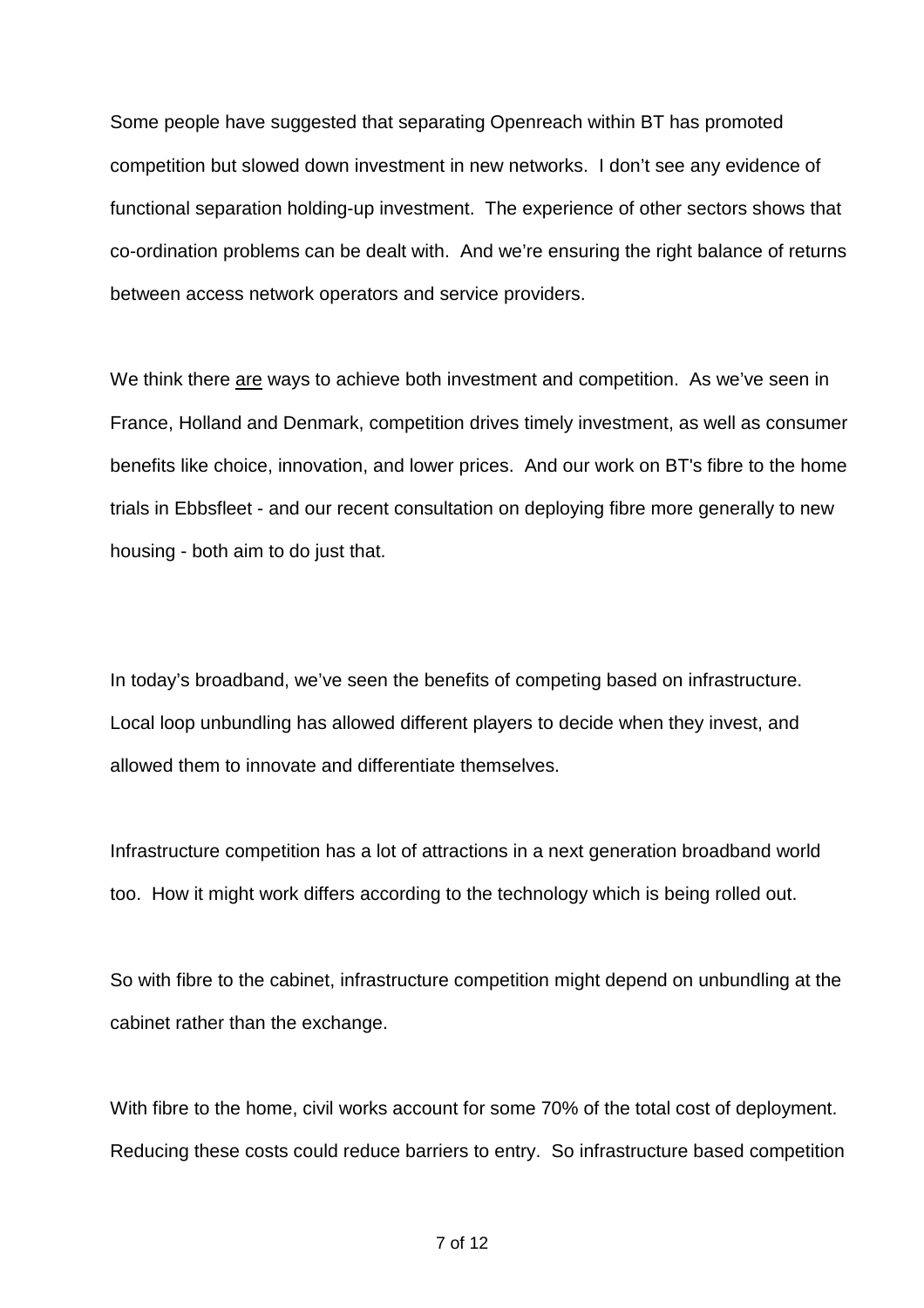might mean giving access to ducts to allow more than one competitor's fibre into the home. Duct access has raised a lot of interest in France. The French regulator ARCEP recently audited a sample of France Telecom's ducts. We're conducting a similar audit over the summer working closely with BT.

Alternative way-leaves could be important too, as we're seeing with sewers in Bournemouth and Paris. Some of these are beyond the communications sector and hence outside our control. We're delighted to be working closely with Franceso Caio and his team on faster broadband issues. The Caio review will allow us to ask broader questions which may well open up avenues which to date have impeded progress in this area.

Infrastructure based competition, based on "passive" inputs like ducts, alternative wayleaves or sub-loop unbundling, remains an attractive option to us wherever possible. But it is unlikely to me it will make commercial sense in every part of the UK.

So ensuring effective wholesale access to the home is also important for ensuring competition and choice in faster broadband.

Thanks to technologies like Ethernet, a single, shared network has the potential to support differentiated products. This – what we called in last Autumn's consultation Active Line Access - could allow much more effective competition than today's equivalent bitstream products.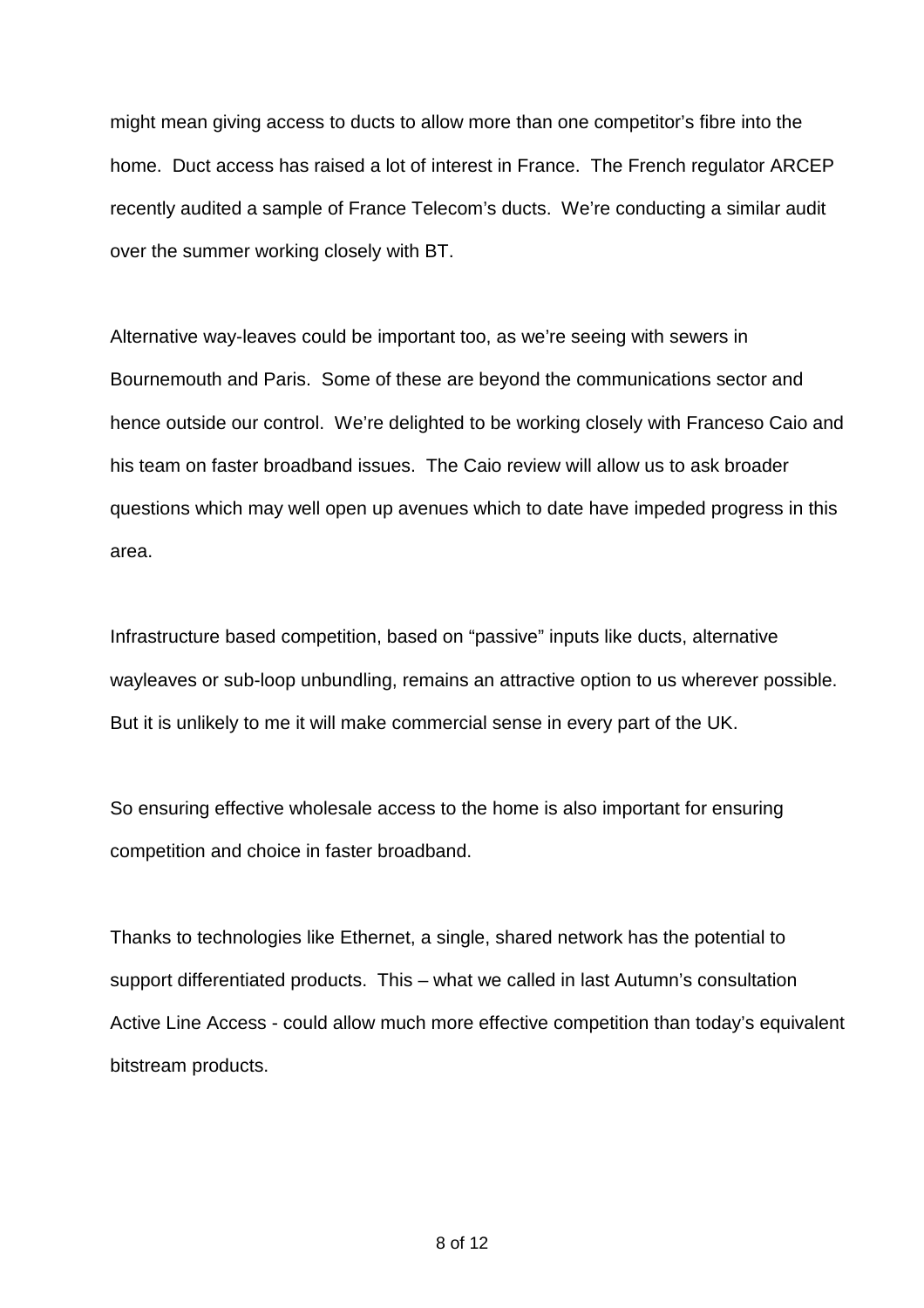We have been talking to communications providers about Active Line Access over the past few months. We're delighted that debate has already begun on how new active products could best work, and look forward to more feedback on the alternative approaches to competition we've set out. Standardisation and interoperability remain important, especially as different broadband networks may be built in different parts of the UK.

The fourth element shaping the regulatory framework was the need to consider issues beyond the access network. That means backhaul in particular.

The notion that today's bandwidth constraints are caused by the lack of next generation access is a common over-simplification. For many of today's applications, backhaul is the weak link, not access. As one example, take the BBC's iPlayer. Its phenomenal growth has already shown how mass market take-up of services can affect customers through pressure on backhaul networks.

Next generation broadband will increase that pressure further. To illustrate what I mean, consider this. Today, the engineers in Ofcom tell me total backhaul capacity is around 2Tbps - 2million Mbps.

Broadband evangelists have no difficulty in imagining a world where fibre to the home delivering speeds of 100Mbps – and carrying new applications and services which need much lower contention ratios than today. Even with the same number of broadband homes, simple maths would imply some 450 Tbps of backhaul capacity was needed. That's 200 times today's capacity. Even with more conservative assumptions it doesn't

9 of 12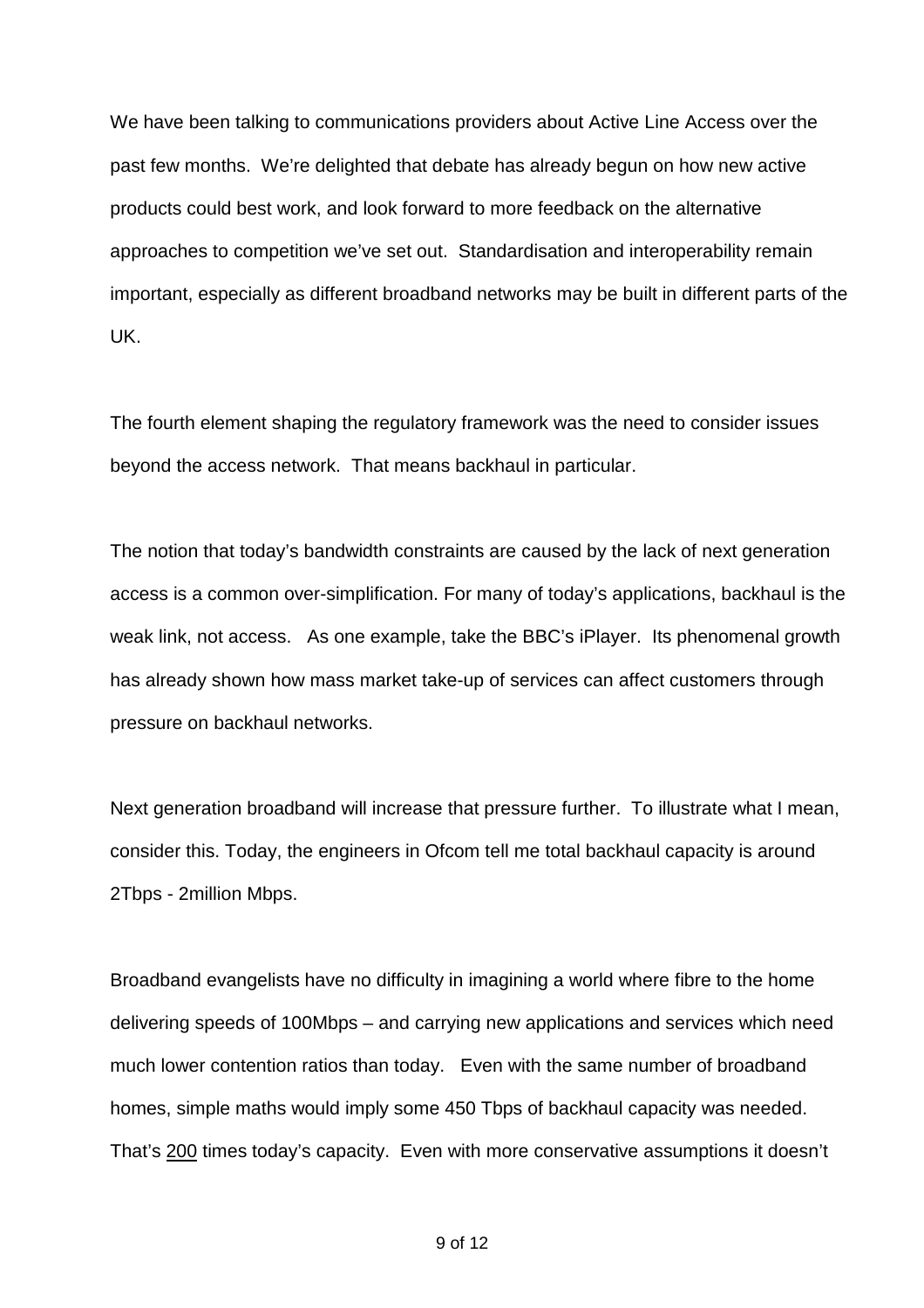take much to get to an increase that one can't ignore. And if one signs up to Richard Allen's view of the world, the numbers would look even more challenging.

This is not just a hypothetical issue. The size of the shortfall may not be as easy to deduce as my back of the envelope maths suggests, but problems of this kind are already emerging. In Japan, quality of service and speed is becoming a problem for some fibreto-the-home customers. That's because huge amounts of peer to peer file sharing are causing the same backhaul issues as iPlayer has here.

We can't disregard this issue if we want to see successful deployment of next generation access in the UK. Thanks to new technologies like Ethernet, upgrade costs may be a lot lower than in the past. But they won't be insubstantial. And issues remain around whether current commercial models for broadband can support ongoing investment in either access or backhaul networks.

I don't think there is one single solution to this problem. Technology offers some answers, and upgrades by Openreach will help too. But I think we'll also need to see new commercial models which link usage more explicitly to supply. And we need to look at how to promote further investment in backhaul in the future – more competition in this area of the network could be one solution.

My fifth and final point is about transition. How and when to move from existing to new networks isn't the most immediate question – clearly a business case to invest comes first! But we have to think about this now, because it may affect the economics of deployment, particularly the potential for cost savings.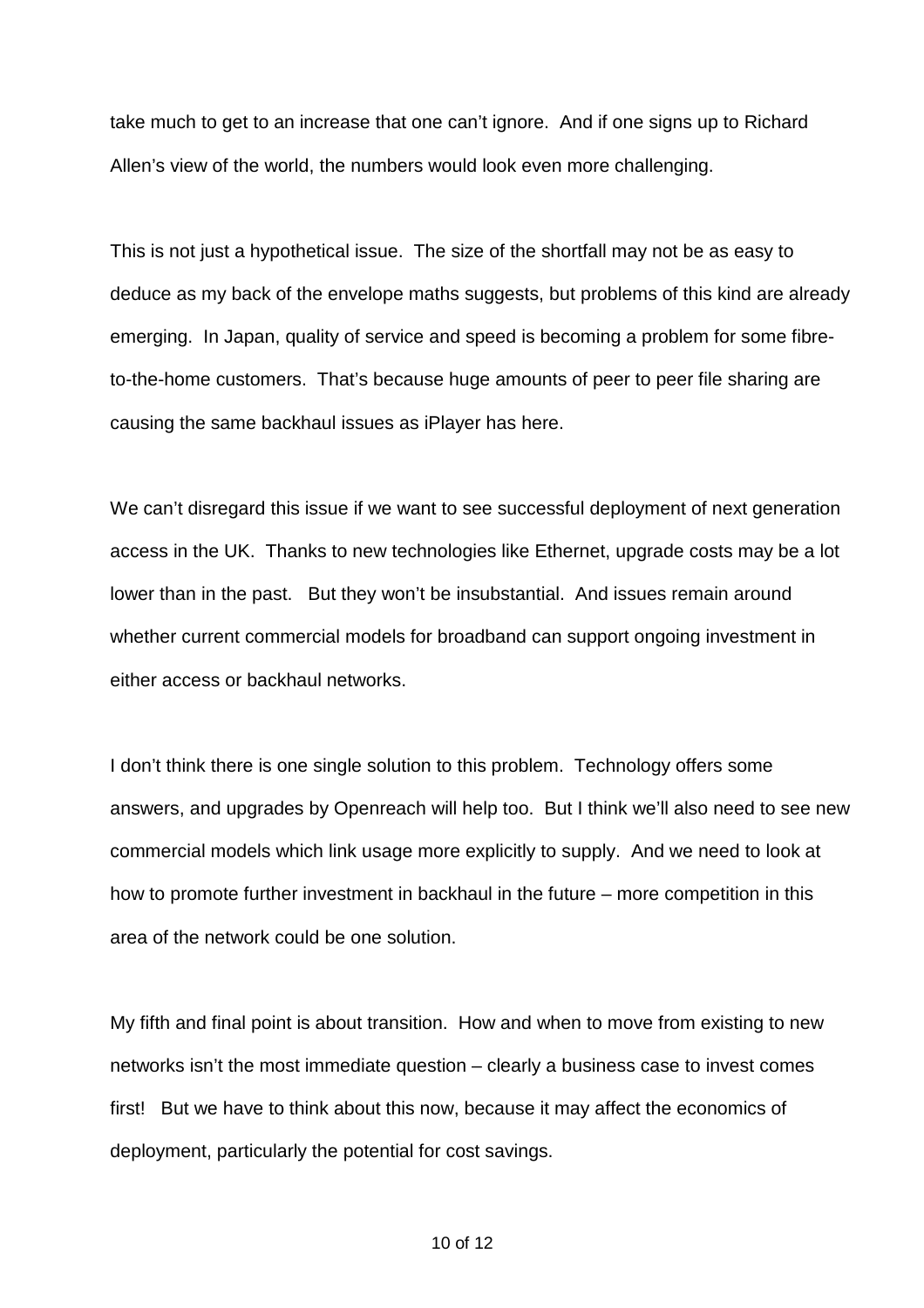We'll need at some point to support a switch-over to new networks, but we also have to continue protecting consumers and promoting competition. That means striking a balance between sometimes conflicting interests. BT would want to understandably avoid running two networks, because this means duplicating costs. Competitors would want flexibility in accessing current or new regulated products, in ways which fit their investment strategies. Similarly, end users would not want to be forced to buy something they really don't want.

Few people have a firm view on when transition might become a reality: who knows whether it might be in 2 years, 5 years, 10 years? But at some point, the most efficient outcome will be to close the old network and move all customers to the new ones.

So in conclusion, next generation access is a really important policy area for us, just as it is crucial for the future of the country. In conjunction with industry, regulation has a key role to play in delivering these investments.

When will these investments happen? In reality, they've already started with Virgin and new build fibre. When will we see millions of fibre customers in the UK? I honestly believe that no-one knows for sure.

It is not within Ofcom's power to make this happen on our own. Equally, industry cannot deliver it without clarity and support from the regulator. What we will continue to do is to remove barriers, taking forward the clear principles and policy choices we've set out over the last year.